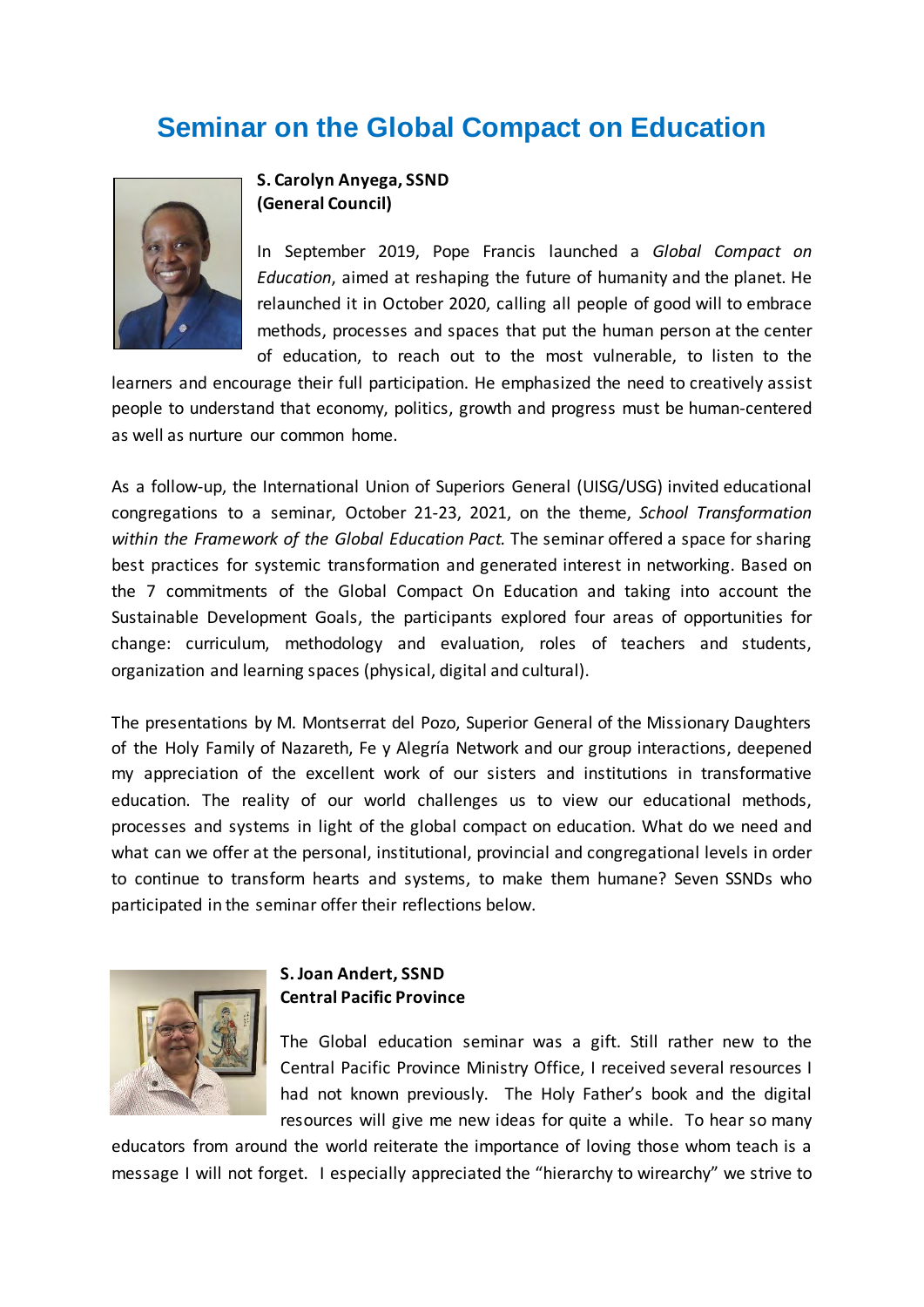vision of the future and the Blue Ocean strategy with the circus example. I believe they will add a new insight and energy to our ministries as they develop strategic plans to move them forward. The greatest gift was truly experiencing the international community gathered and the common educational needs.



### **S. Reina Rojas, SSND Province of Latin American and the Caribbean**

In the 1990s, Honduras was part of the St. Louis Province. The idea of networking, sharing our schools' mission: (Japan, St. Louis, MO, California, New Jersey, Puerto Rico and Honduras) was a goal of the St. Louis Province. My point here is that networking has been a style of the School Sisters of Notre Dame. Therefore, it seems that this seminar

has planted hope for the future networking of our SSND schools.

I would like to express my gratitude and appreciation to the General Council for the invitation to participate in the Global Compact for Education seminar, which reached 86 religious congregations in 73 countries. I felt enriched and moved by the presentations of the various speakers and the sharing as we worked in groups. Even though we were from so many different congregations in different parts of the globe, we all realized the need to collaborate, to work together to empower the new generation of students in our schools.



# **S. Teresinha Dorigon, SSND Province of Latin American and the Caribbean**

Networking is essential today for any organization. I see that most congregations that excel in specific areas of their charism and mission are organized and networked. For a long time I have been regretting that our congregation did not have this networking since we have such a beautiful charism of unity and our main ministry is educational.

We have been trying for seven years to organize ourselves into a network of schools in Brazil. My dream is that we could have an international network to implement with much more richness all the proposals of the Global Compact on Education



# **S. Dawida Krzempek Province of Africa**

First all I am deeply grateful to the General Council for the invitation to participate in such an important event, the Education Seminar. For me this was the first time to participate in a worldwide event. I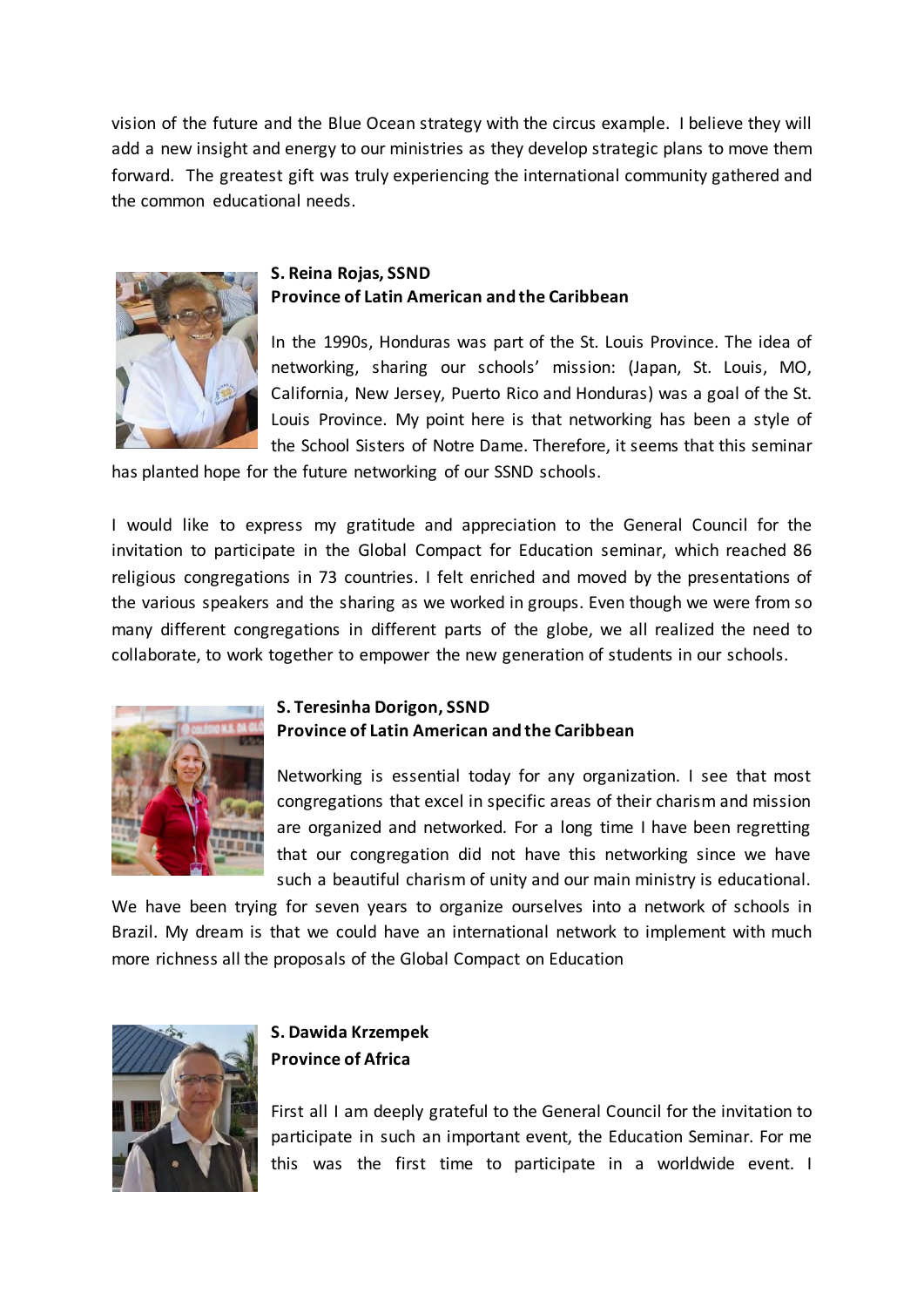was inspired by the different initiatives that exist regarding school networking or projects that connect worldwide education. We are invited to re-awaken the spirit of connection with our "sister" schools throughout the congregation in order to share our beauty, richness, experiences, and to exchange ideas. It seems that a great impact could be made if we have our own schools. However, sisters could find creative ways to implement some of those ideas. Maybe from time to time the SSNDs leading the schools could have some meeting/workshop, which could help us to discover our gifts, share experiences, and to learn from each other. I pray that the seminar will bear abundant fruits.



### **S. Renáta Erös Hungarian Province**

It was a very interesting experience to participate in the seminar. Unfortunately, I was only able to attend two of the three days, but I found those two very useful. The most informative for me was one of the presentations about learning together, learning by listening to others, which implies open-mindedness. It was interesting to dialogue

with educators from all over the world. We discussed, for example, how we are already practicing the seven commitments at the Global Compact on Education set out by Pope Francis and what more we could do.

It was good to hear about different teaching and educational methods. I understood from these discussions was that we are working together for a common good cause and we are all trying to follow the example of Christ as an educator.



#### **S. Sharon Marie Slear Atlantic-Midwest Province**

In response to Pope Francis's call for a global compact on education, we need to see education as organizational and societal but above all as transformative. This involves teachers, students, curriculum, methods of teaching, uses of technology, and the physical settings and spaces inside and outside of schools. Teachers must be competent, committed to fostering creative and critical thinking in students, and

open to seeing change as a constant in education and in society. Teachers need to examine current approaches and practices and be prepared to keep what is good from the past and discover what is effective today to assure excellence in schools.

All involved in this process must have a shared vision and see global education as a collaborative enterprise whose purpose is the full development of each individual and the